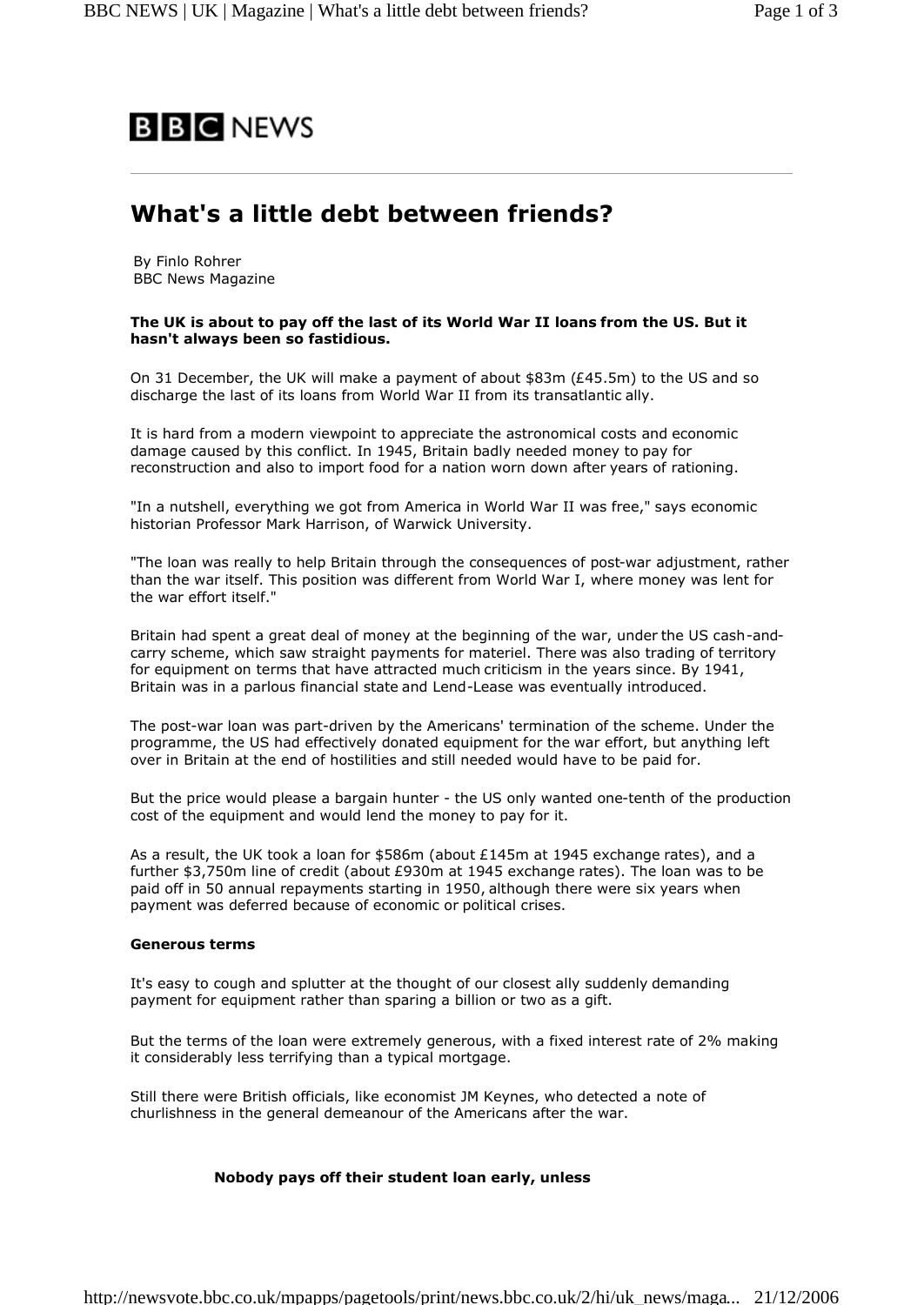**they are a nutter** Dr Tim Leunig

His biographer, Lord Skidelsky, says: "Keynes wanted either a gift to cover Britain's post-war balance of payments, or an interest-free loan. The most important condition was sterling being made convertible [to dollars]. Everyone simply changed their pounds for dollars. [Loans were] eaten up by a flight from sterling. They then had to suspend convertibility. The terms were impossible to fulfil."

Anne Moffat, the MP for East Lothian, asked the parliamentary question that revealed the end of the WWII loan after being pressed by an interested constituent. She is a little surprised that we are still paying the Americans off all these years later.

"It is certainly bad that no-one seems to have known about it. It seems to be a dark, wellkept secret."

### **Historic debts**

Yet for Dr Tim Leunig, lecturer in economic history at the LSE, it's no surprise that the UK chose to keep this low-interest loan going rather than pay it off early.

"Nobody pays off their student loan early, unless they are a nutter. Even if you've got the money to pay it off early, you should just put it in a bank and pocket the interest."

And if it seems strange to the non-economist that WWII debts are still knocking around after 60 years, there are debts that predate the Napoleonic wars. Dr Leunig says the government is still paying out on these "consol" bonds, because it is better value for taxpayers to keep paying the 2.5% interest than to buy back the bonds.

> **In a 1945 state department survey on the US public's attitudes to its wartime allies, Britain was one of the least trusted countries** Dr Patricia Clavin

And while the UK dutifully pays off its World War II debts, those from World War I remain resolutely unpaid. And are by no means trifling. In 1934, Britain owed the US \$4.4bn of World War I debt (about £866m at 1934 exchange rates). Adjusted by the Retail Price Index, a typical measure of inflation, £866m would equate to £40bn now, and if adjusted by the growth of GDP, to about £225bn.

"We just sort of gave up around 1932 when the interwar economy was in turmoil, currencies were collapsing," says Prof Harrison.

Nor were we alone. In 1931, US President Herbert Hoover announced a one-year moratorium on war loan repayments from all nations so the international community could properly discuss what it was going to do.

#### **British resentment**

Many Britons felt that the US loans should be considered as part of its contribution to the World War I effort.

"The Americans lent Britain a lot. Britain resented making payments," says historian Dr Patricia Clavin, of Oxford University.